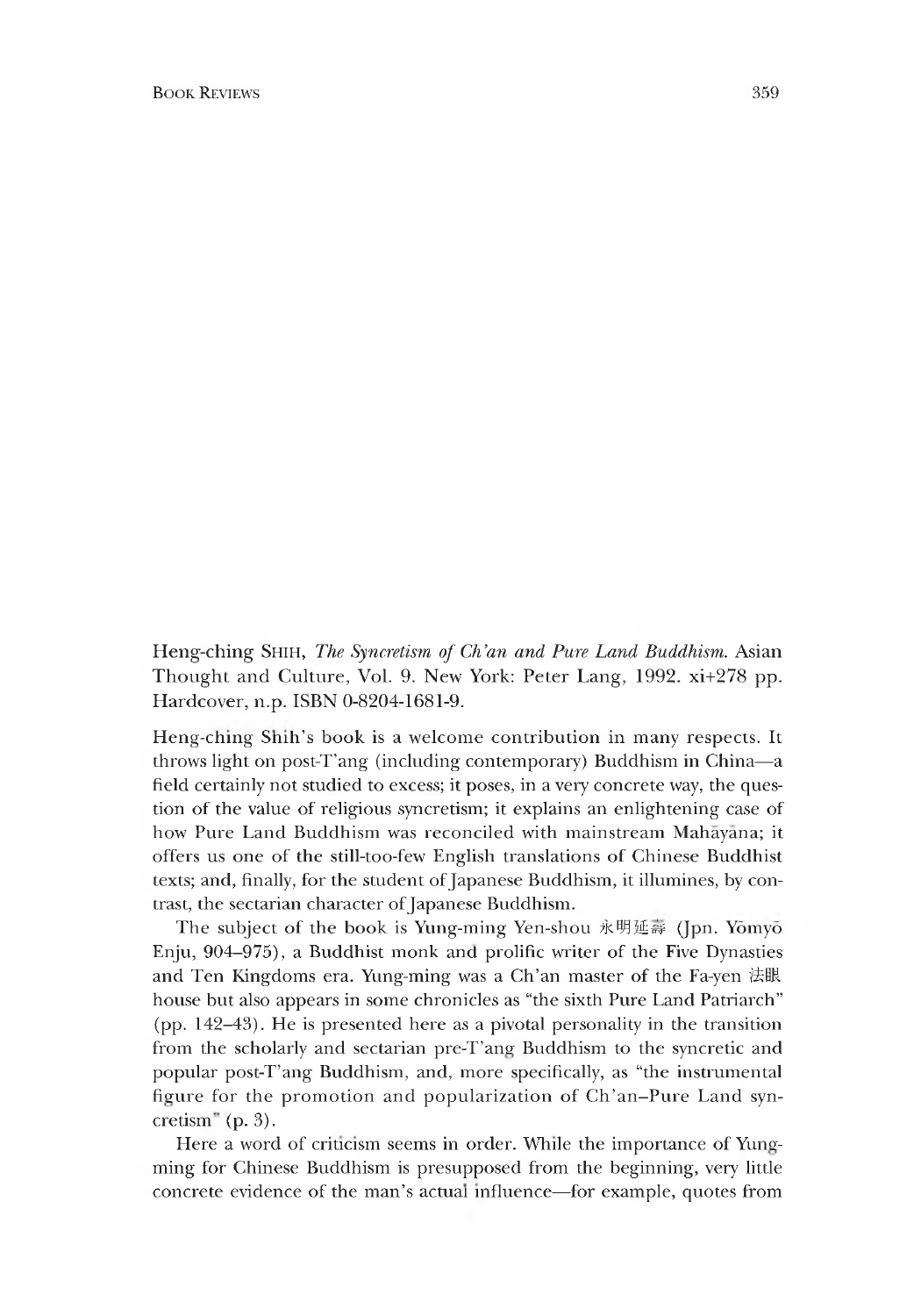later writers who rely on him—is offered, even when the question of his influence is, finally, taken up in chapter 6.1

The book consists of two parts: a study of Yung-ming's life and work (pp. 7-192), and a sparsely annotated and partial English translation of one of the most important of his many works, the *Wan-shan t'ung-kuei chi* 萬善同歸集 [Treatise on the unification of myriad goods]. On this second part I can be brief. Concretely speaking, the translation covers the first of the three *chilan* in the original work.2 The text is interesting and fully corresponds to the problematics introduced in part 1 of the book. As far as I can ascertain on the basis of my limited knowledge of Chinese, the translation is faithful to the original, and only occasionally marred by an unfelicitous use of the English language, the most regrettable being on page 212, where 不可思議 becomes "It is inconceivable to realize that...."

Part 1 needs a more detailed presentation. It is admirably structured: from a general consideration of the problematics involved, it zooms in, step by step, on the concrete figure of Yung-ming, finally broadening out again to a more general perspective. Thus, *chapter 1* takes up the general problem of the meaning and nature of the issue "Syncretism in Chinese Buddhism," defending it, spiritedly, against some negative Western evaluations. *Chapter 2* then considers the particular case of syncretism central to the book, succinctly expressed in the chapter's title: "The Interaction between Ch'an and Pure Land prior to Yung-ming." Here again the problematics are taken one step back to some of the elements in Mahāyāya Buddhism that facilitate syncretism: Buddha-nature thought, the nonduality of subject and object (sentient being and Buddha), and the Hua-yen theory of non-obstruction between phenomena 事々無礙. I personally am disappointed that the question of the compatibility of Pure Land doctrine with the Buddha-nature theory is not discussed.

The two sides of the question are then taken up in two sections of chapter 2: "Meditational Practice in the Pure Land School" and *"Nien-fo* Practice in the Early Ch'an School," respectively. Both treatments are among the most systematic I have seen in the English language. In the former, the author attributes the presence of meditative elements (or "thought and practices that parallel Ch'an teaching," p. 46) in all branches of the Chinese Pure Land tradition to, first, the fact that meditation is so central to the Buddhist path as such, and second, to the fact that "the mentality of Chinese people is so imbued with the notion of self-cultivation (self-powered practice) that no master went so far as to set aside all other practices and to rely on 'faith and faith only', as Shinran...did"  $(p. 46)$ .

In the second section, the author claims to detect *nien-fo* 念仏 (Jpn. *nenbutsu)* practice in the Ch'an school as early as the fourth patriarch, Tao-shin

 $1$  Yung-ming's direct influence is indicated only in the case of the Korean monk Chinul (p. 102, note 22: "In his writing, Chinul quoted extensively from Yung-ming's works.").

 $2$  To be found in T #2017. 48.957b-969a.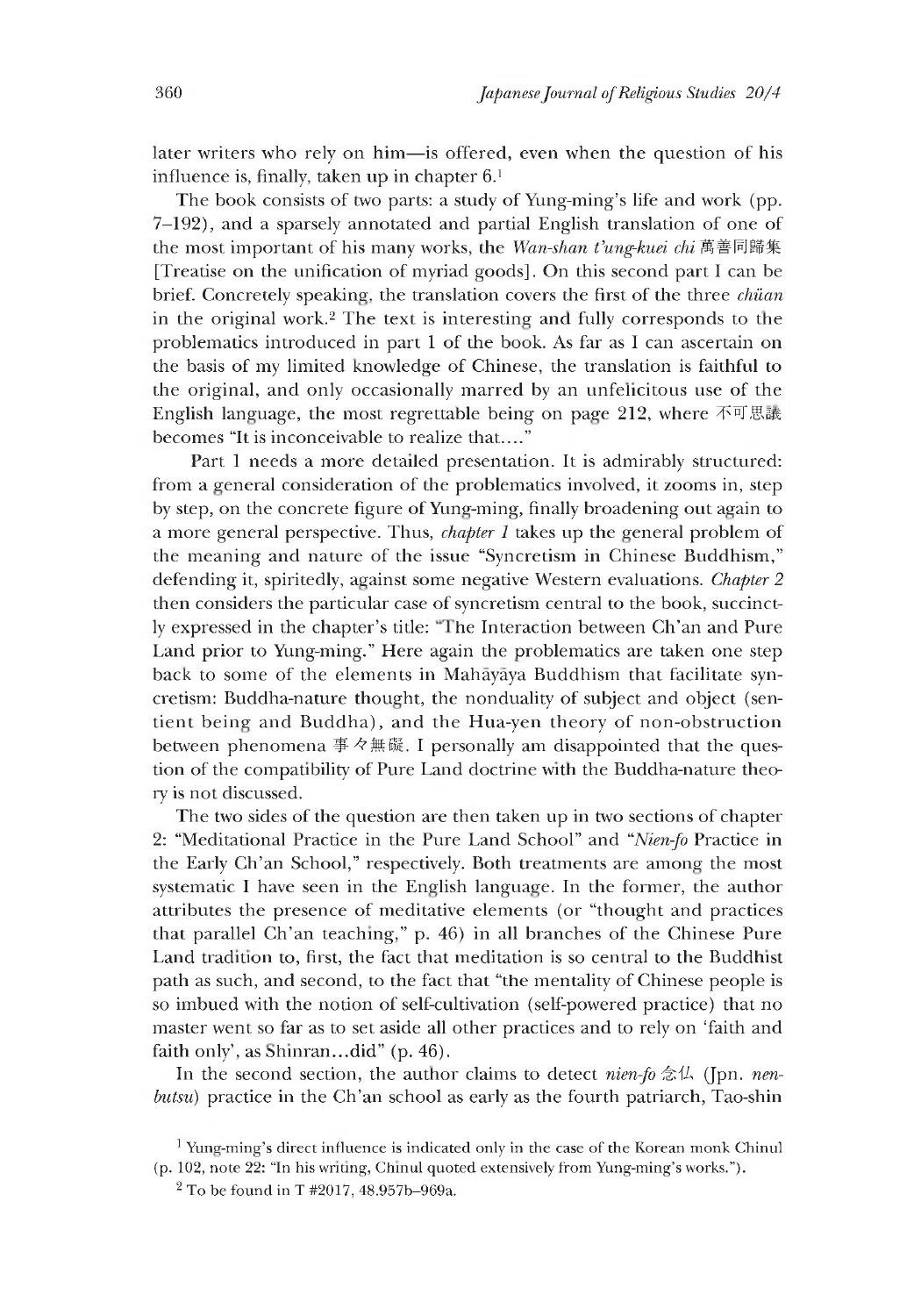萄信 (Doshin 580–651), a claim that some may find surprising. The author, however, carefully circumscribes the meaning of this early Ch'an *nien-fo* practice as not exclusively devoted to Amida Buddha and as having the character of a self-powered practice and a skillful means for purifying the mind (p. 71).

*Chapter 3* examines the sociopolitical background of Yung-ming's life, and finds there further reasons why Ch'an-Pure Land syncretism came to the fore at this particular time. Religious persecution had caused the disappearance of the more doctrinal sects so that only these two remained, and in the social disorder that characterized the times the masses desperately needed the type of religious support that a pure, elitist Ch'an could not have provided.

*Chapter 4,* "The Life of Yung-ming Yen-shou," describes the different periods of his life (he started out as a not-too-scrupulous tax official), then turns to Yung-ming's religious practices. Here it becomes clear that the man was a true "universalist": he is credited with no less than one hundred and eight different practices, ranging over the whole Buddhist spectrum from the recitation of sūtras (although, strangely enough, not Pure Land sūtras) to the release of living beings, ana including *nien-fo* recitation morning, noon, and night (without, apparently, counting the number of times).

It is *chapter 5* that, finally, focuses sharply on Yung-ming's syncretic thought. It is divided into two sections. The first, entitled "Yung-ming's Syncretic Ch'ang-chiao Thought" (meaning: synthesis of Ch'an practice and doctrinal study), shows us a Yung-ming "particularly critical of the antiscriptural attitude held by some Ch'an monks" and "insisting that textual investigation is needed to verify one's insight" (pp.122 and 123). Here Yungming's basic thought is presented as it appears in his major work, the onehundred fascicle *Tsung-ching lu* 宗鏡録[Record on the principle as mirror], wherein he tries to harmonize the various Buddhist philosophies on the basis of the principle of "One Mind," relying mainly on the *Awakening of Faith in Mahayana* and Hua-yen teaching.

The second section, "Yung-ming's Syncretism of Ch'an and Pure Land Buddhism," starts with a discussion of Yung-ming's position in the Pure Land School. When the author says that "since the 13th century, Yung-ming's position as the sixth Pure Land patriarch has never been challenged" (p. 143), what she means, of course, is "within the Chinese tradition"-the author herself later compares the Chinese and Japanese versions of the patriarchal line and states: "The Japanese version...runs as follows: T'an-luan, Tao-ch'o, Shan-tao, Hui-kan..., and Shao-k'ang" (p. 144). She also adds the comment: "Aoparently the Japanese version includes only Pure Land masters from the 'Shan-tao branch', which emphasizes the practice of invocational *nien-fo....*"  $(p. 144)$ . It is certainly true that Yung-ming is not recognized as one of the patriarchs by any of the Japanese Pure Land sects (except possibly in Tendai), but unfortunately the author does not tell us on which authority her Japanese list of patriarchs is based. Also, while it is accurate to say that the Japanese Pure Land sects favor invocation, listing T'an-luan among those preferring the recitation of the Name to the meditative *nien-fo* is a rather